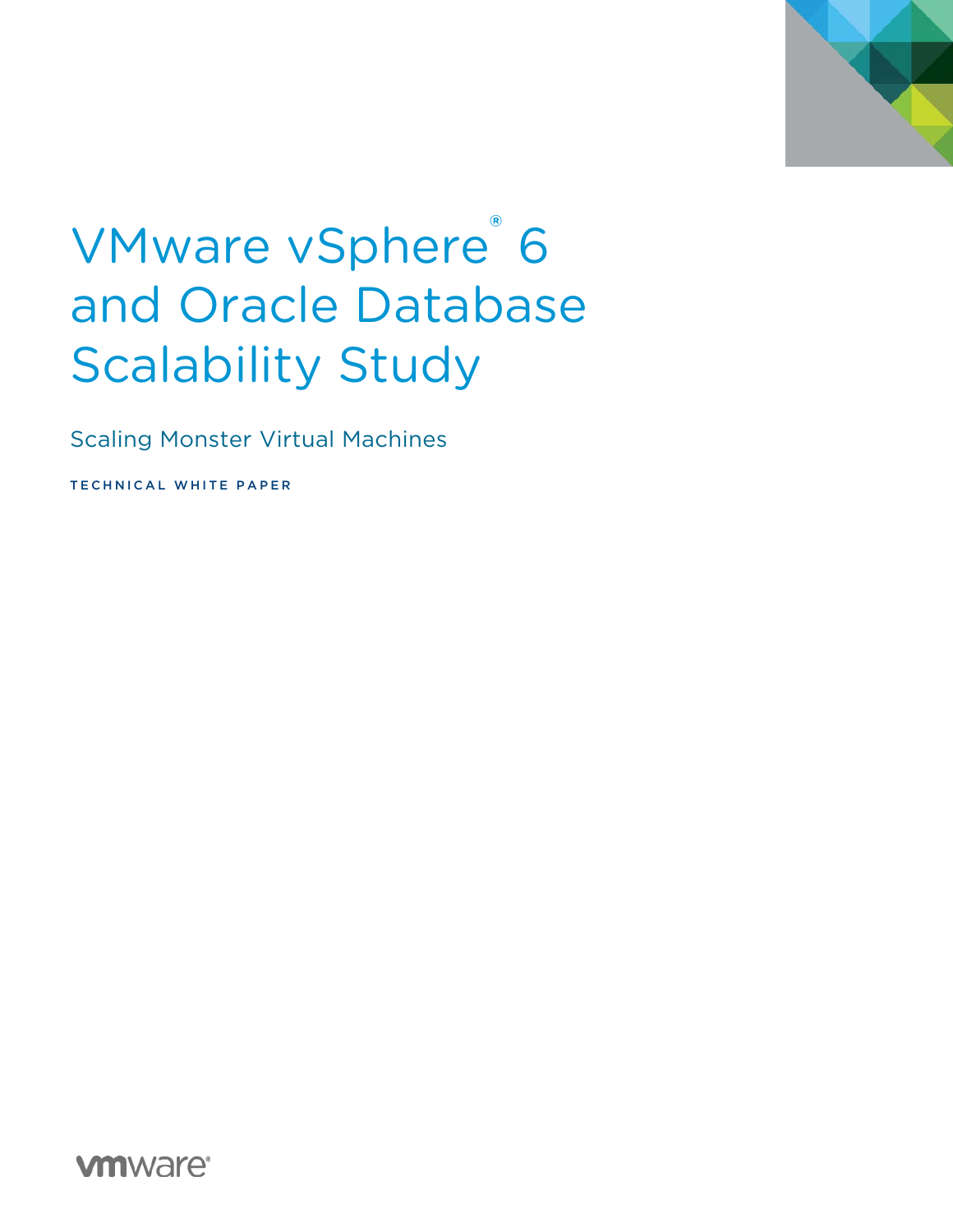#### **Table of Contents**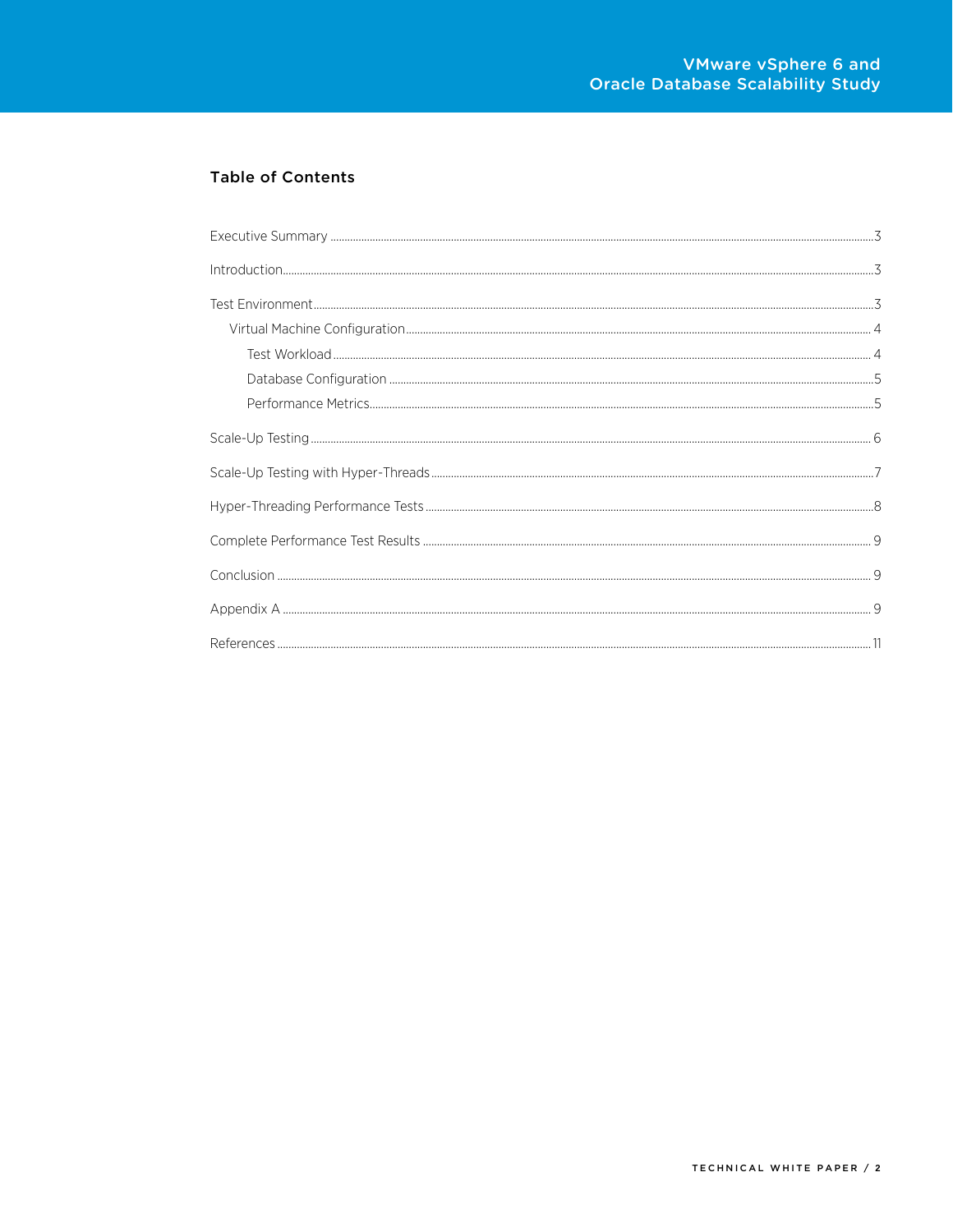## <span id="page-2-0"></span>Executive Summary

Many customers run their production Oracle databases within VMware vSphere® virtual machines to support critical and demanding applications. The performance of these Oracle databases can be key to the success of daily operations. VMware conducted a series of tests to demonstrate the performance and scalability of large virtual machines on vSphere 6 running Oracle Database 12c. Using a transactional workload, it was found that a single large "Monster" virtual machine can efficiently use an entire current-generation four-socket server. These results demonstrate that even very large and demanding Oracle database workloads can be successfully run with excellent performance with vSphere.

## <span id="page-2-1"></span>Introduction

vSphere 6 introduces the ability to run virtual machines (VMs) ranging up to 128 virtual CPUs (vCPUs) and 4TB of RAM. This doubles the number of vCPUs supported from the previous version and increases the amount of RAM by four times. This new capability provides the potential for customers to run larger workloads than ever before in a virtual machine.

Oracle Database 12c is the latest release of Oracle's flagship product that has long been at the center of operations of organizations of all sizes. One of the most compelling features of Oracle Database has been its ability to scale to support applications with extremely large performance requirements.

Running Oracle Database in a vSphere VM has provided customers with the database performance they need in combination with the increased capabilities provided by vSphere including features such as vMotion, vSphere HA, and DRS. Using these features can improve the uptime and availability of Oracle databases while still achieving excellent performance. With vSphere 6, it is now possible to run Oracle databases that need to scale up to 128 CPUs while still taking advantage of all the other features and benefits of virtualization.

A series of tests were run with a virtual machine hosting an Oracle 12c database. A transactional workload was used to measure the performance of this large "Monster" VM on vSphere 6. The Oracle 12c database VM was scaled from 15 vCPUs all the way up to 120 vCPUs, and the maximum achieved throughput was measured.

The results show that performance scaled up well as the VM approached the maximum number of vCPUs that are supported with vSphere 6.

## <span id="page-2-2"></span>Test Environment

The tests were run on a Dell PowerEdge R920 with 4x Intel Xeon E7-4890 v2 (Ivy-Bridge-EX) and 1 TB of RAM. Each of these processors has 15 cores, bringing the total for the server to 60. With Hyper-Threading enabled, there are a total of 120 logical processors (or execution threads) in the server. Hyper-Threading was enabled for all tests conducted.

Storage was provided by an EMC VNX5800 configured with 30 SAS SSDs and 70 SAS HDDs. The storage was connected via dual QLogic 8Gb Fibre Channel adapters. Network connectivity was over dual 1Gb Intel NICs. An additional two servers were used to host virtual machines that were used as client driver systems. [Figure 1](#page-3-2) shows the test-bed setup.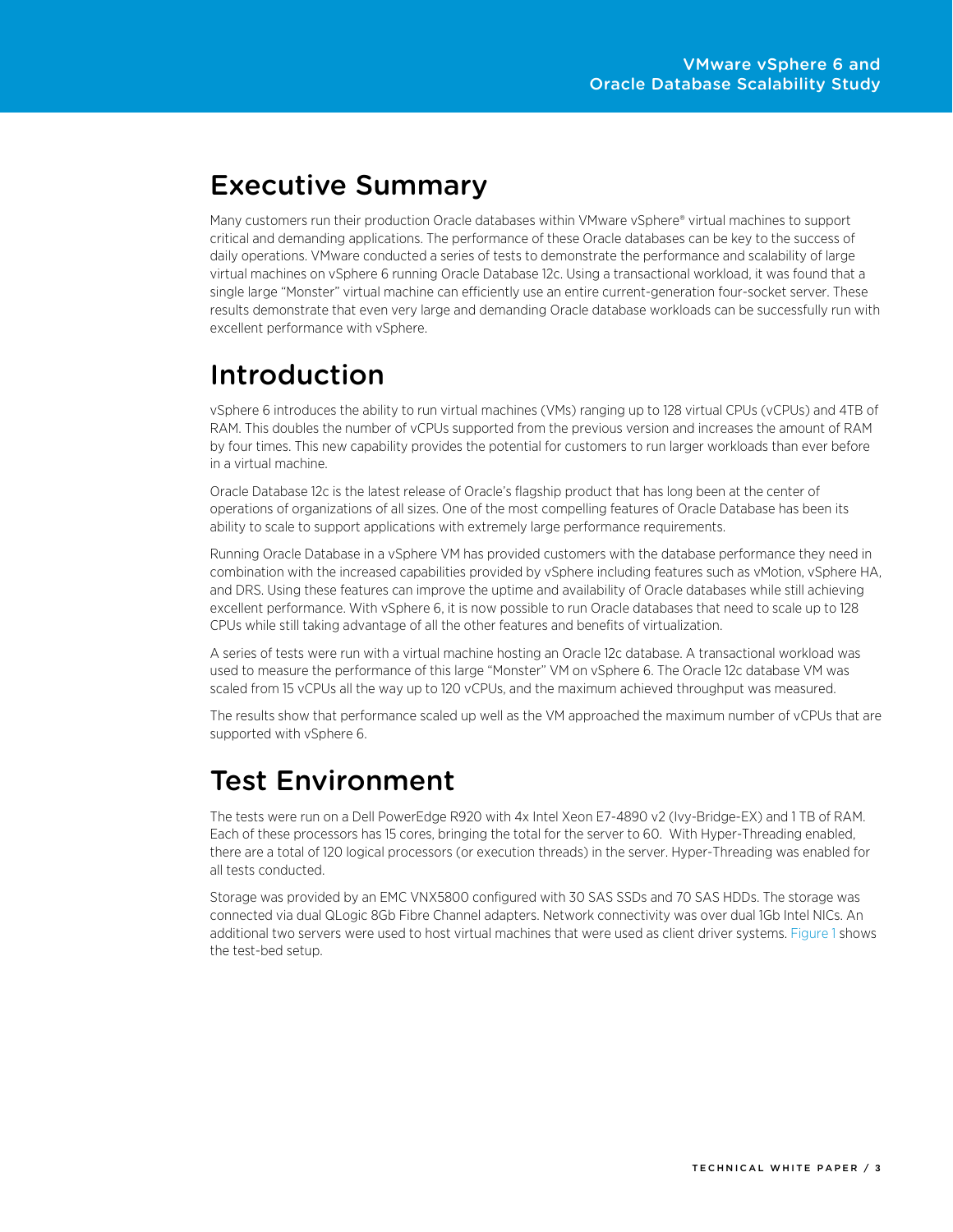

<span id="page-3-2"></span>Figure 1. Test-bed setup

#### <span id="page-3-0"></span>Virtual Machine Configuration

The virtual machine under test was configured with various numbers of CPUs for the tests, but the rest of the configuration was kept constant. The virtual machine had 256GB of virtual memory assigned, a vmxnet3 network adapter, and four PVSCSI virtual storage adapters assigned.

Storage for the testing was configured on the EMC VNX5800 to make maximum use of the high speed SSDs for the random access portion of the database. Four LUNs were created on the storage array that consisted of five SSDs each. These were assigned to be used for the data of the Oracle instances. Four additional RAID 1/0 LUNs were created using 4 x 15K RPM HDDs each. These LUNs were used for the sequential access logs of the database. The instances were spread across these LUNs evenly with two virtual disks created on each LUN. The virtual disks were connected to the VM by spreading them across the four PVSCSI virtual storage adapters evenly.

The virtual machine was installed with CentOS 6.5 Linux and Oracle 12c Database. The installation guide for Oracle 12c was followed [\[1\]](#page-10-1) and the Oracle-provided RPM was used for installation. Linux was configured to use hugepages (large pages) and the I/O scheduler was set to no-op. The Oracle installation RPM disables NUMA for Linux using a kernel parameter, and this was the setting used for final tests after determining that it provided the best performance for these tests. It is recommended to try Oracle and Linux NUMA settings to see if they provide any performance advantage for your workload. In all tests, NUMA was enabled in the server BIOS at the hardware level and was available for vSphere to use.

#### <span id="page-3-1"></span>Test Workload

The open source DVD Store 2.1 workload was used for testing [\[2\]](#page-10-2). It simulates an online store that allows users to log in, browse, and then purchase from a wide selection of DVDs. It makes use of many database features such as transactions, foreign keys, full text search, stored procedures, and triggers. The DVD Store package includes data creation programs, database loader scripts, database creation scripts, Web application layer, and client driver programs. The scripts allow for any size database to be specified and, for these tests, a 25GB database was used for each instance (a total of 200GB across all 8 instances).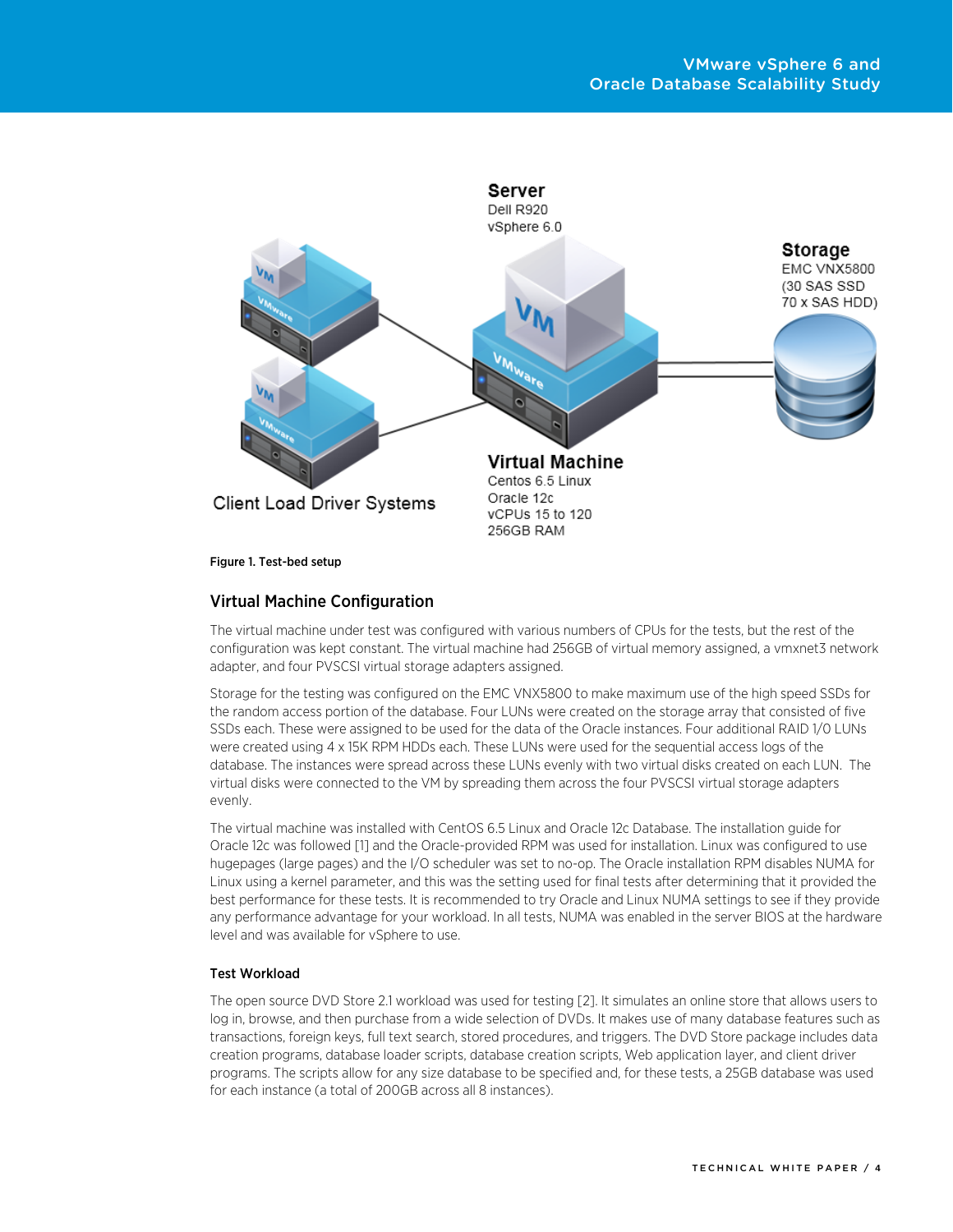In order to drive utilization and throughput up to the maximum levels on the largest VM tested, it was necessary to create eight Oracle database instances of DVD Store, which is a reflection of the DVD Store application limits and not Oracle database limits. The tests were run with all eight instances for all VM sizes to keep the tests consistent. Each instance represents a separate online store and has a complete set of database tables and a separate memory allocation for database caching. This separation allows for higher throughput overall on the system with more parallel operations occurring across all the stores at the same time.

#### <span id="page-4-0"></span>Database Configuration

The database configuration was exactly the same across all eight instances. The memory used by each instance, called the System Global Area (SGA), was set to 25GB to match the size of the DVD Store database in these tests. This ensured that most of the queries would be satisfied by cache and trips to disk would be minimized. In order to support the high throughput of orders, four redo logs of 3GB each were configured for each instance.

A 25GB DVD Store database was created on each instance. Each instance had its own set of data and log files that were spread across the configured virtual disks and LUNs evenly. With four LUNs configured for data and four LUNs configured for logs, this meant that two instances shared each LUN.

A variety of different NUMA-related settings were tried to find the optimal performance of this workload. The Oracle 12c installation RPM automatically disables NUMA at the operating system level by adding a kernel parameter that is applied at system startup. Additionally the Oracle configuration parameter for NUMA support is set to off by default. Finally, the default setting in vSphere for virtual machines that are created with a vCPU size that exceeds the number of cores in a single NUMA node is set to enable virtual NUMA or virtual sockets. This means that the architecture reported to the VM includes NUMA information that appears to the guest operating system. All of these features were enabled and disabled to see which combination performed the best in combination with several vCPU pinning scenarios. It turned out that the default settings were best for this workload: NUMA disabled at the OS level, NUMA disabled in Oracle, and NUMA enabled in the server BIOS with virtual NUMA enabled for the virtual machine in vSphere.

#### <span id="page-4-1"></span>Performance Metrics

The DVD Store reports performance in terms of orders per minute (OPM). Each order represents a user logging into the store, browsing for products several times, and then purchasing a number of products. The OPM performance metric is a measure of the amount of throughput that can be achieved.

Tests were run to achieve the maximum throughput possible for each VM vCPU configuration. The number of user threads running against the database was increased until the performance began to decline. This would occur when CPU usage was extremely high, at 98% utilization or higher. While these tests were focused on saturating the CPUs on the server, other aspects of performance were also monitored. Storage performance is always critical for databases and this was an area that was watched by ensuring that disk latency did not dramatically increase as the workload increased. It was observed that as disk I/Os per second (IOPS) increased from approximately 8000 on average for the baseline to an average of almost 19,000 for the highest measured test run. While the IOPS scaled up, the disk latency remained fairly constant and averaged about 0.6ms per operation.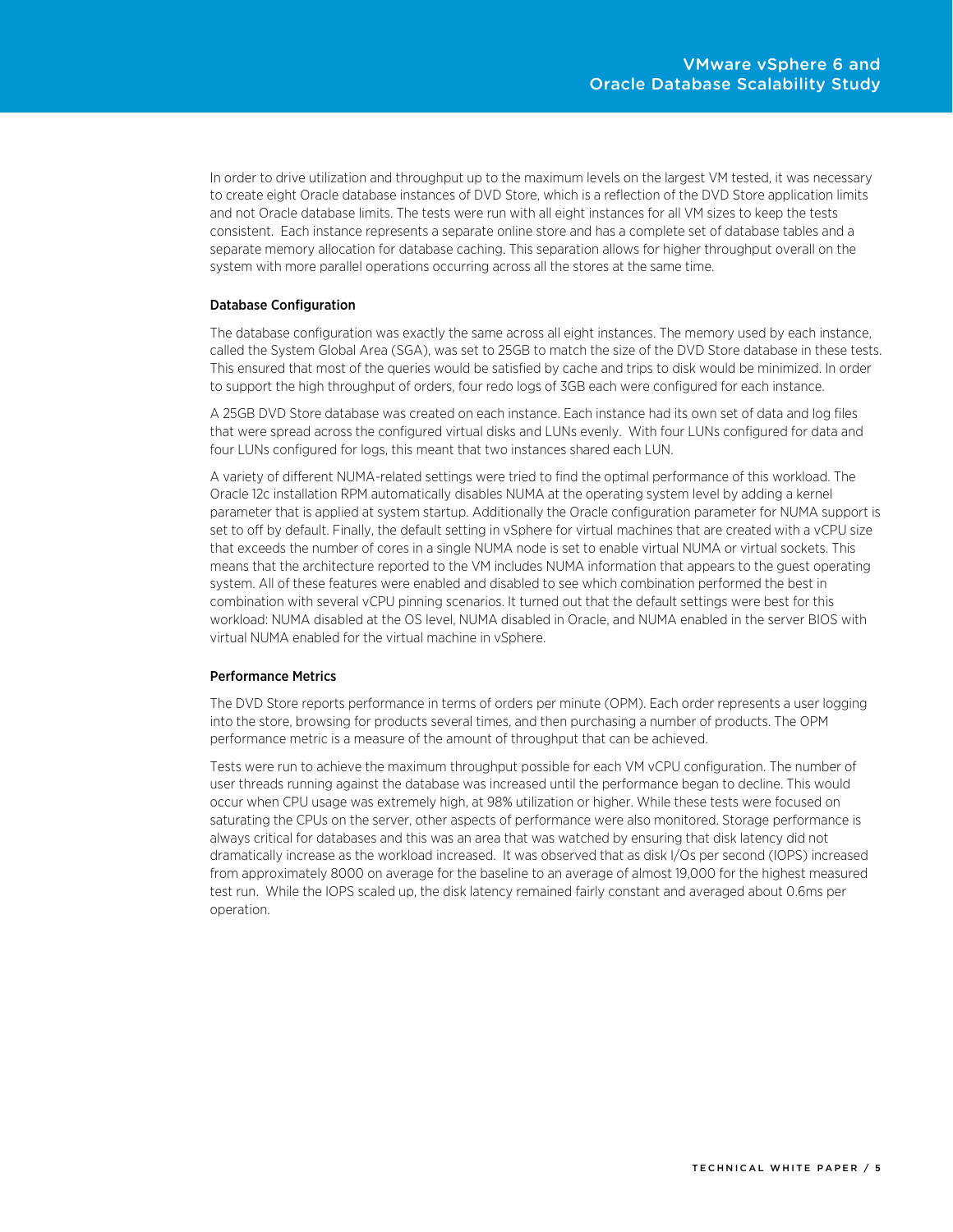# <span id="page-5-0"></span>Scale-Up Testing

The server used for testing had 15 cores per socket, for a total of 60 physical cores in the system. With Hyper-Threading enabled, the system has 2 execution threads per core, for a total of 120 threads for the system. In all tests Hyper-Threading was enabled on the server, but in configurations where 60 vCPUs or less are assigned to the VM, Hyper-Threads are not used by the VM. This is a result of the default scheduling policy where vCPUs are preferred to be scheduled on one thread per core before using the second thread of any cores. This first set of results, shown i[n Figure 2,](#page-5-1) is focused on the tests that scale up to 60 vCPUs to see the scaling for the virtual machine without the Hyper-Threads assigned to the VM.

The aggregate OPM achieved by the VM at each vCPU configuration shows that the amount of throughput increased at essentially the same rate that vCPUs were added. This indicated the workload was processor-bound, and that the VM was able to efficiently use the additional processing power, as the performance results increased almost linearly.



<span id="page-5-1"></span>Figure 2. Scale-up test results up to 60 vCPUs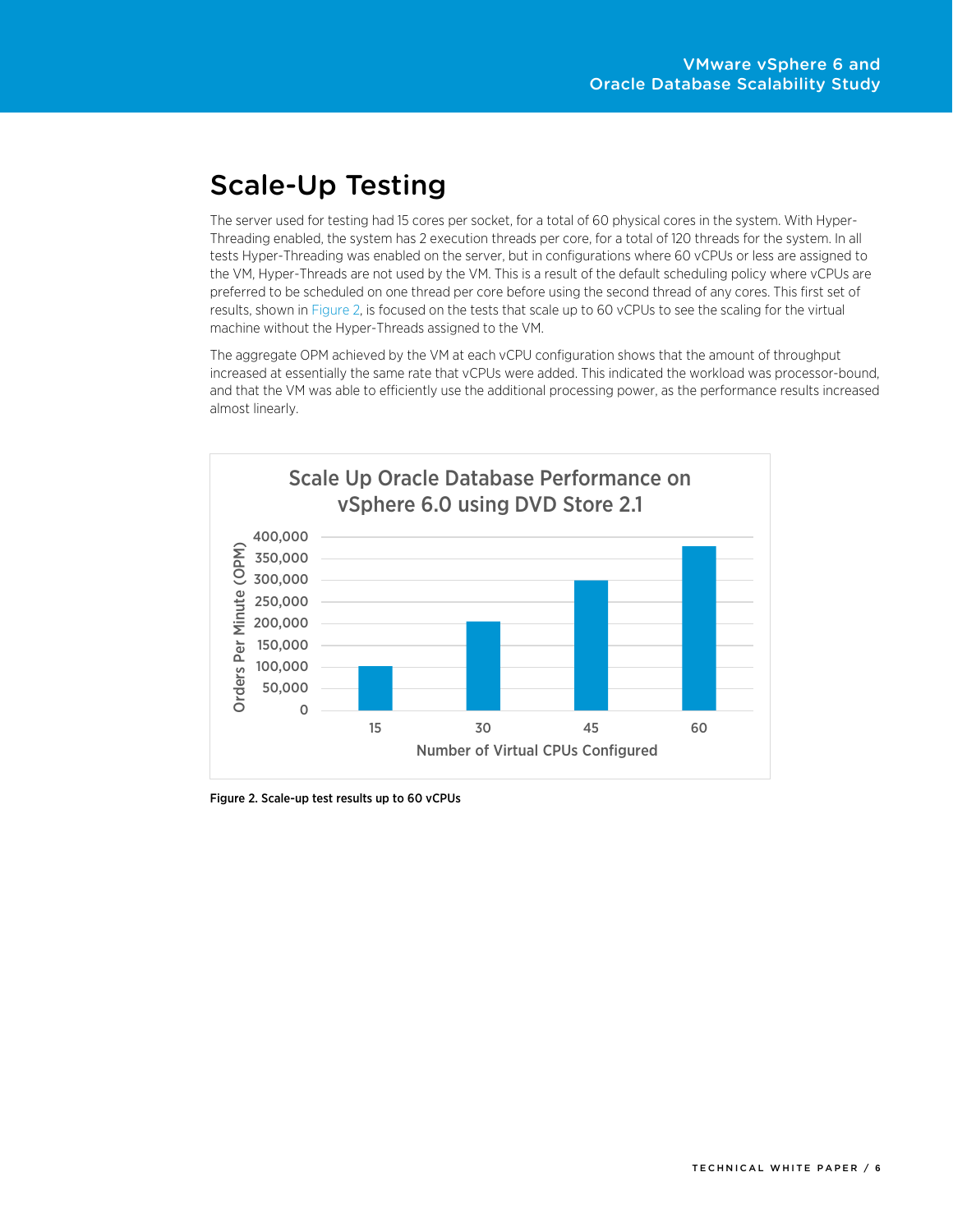## <span id="page-6-0"></span>Scale-Up Testing with Hyper-Threads

While vSphere 6 supports up to 128 vCPUs per VM, these tests were limited to 120 vCPUs due to the number of threads available on the server. Additionally, the large VM created using 120 vCPUs must use both hardware execution threads (Hyper-Threads) on all the processor cores in order to be reach 120 vCPUs. In this case, there is one vCPU per execution thread.

Hyper-Threading doubles the number of execution threads on a core, but it does not double that core's performance. In order to measure the scale-up performance of the 120-vCPU VM, a 60-vCPU VM was configured with CPU affinity so that it was limited to only two of the server's four sockets. In this configuration, the 60-vCPU VM is the same as the 120-vCPU VM, as one vCPU was available per execution thread. By configuring a 60-vCPU VM in this way, it makes it easy to see the scale up performance at 120 vCPUs on this server where hyper-threads are enabled.



The results of the scale-up testing using the 60-vCPU VM configured with CPU affinity to only 2 sockets and the 120-vCPU VM using all four sockets showed near linear scaling, as shown in [Figure 3.](#page-6-1)

<span id="page-6-1"></span>Figure 3. Scale up test results up to 120 vCPUs using one Hyper-Thread per vCPU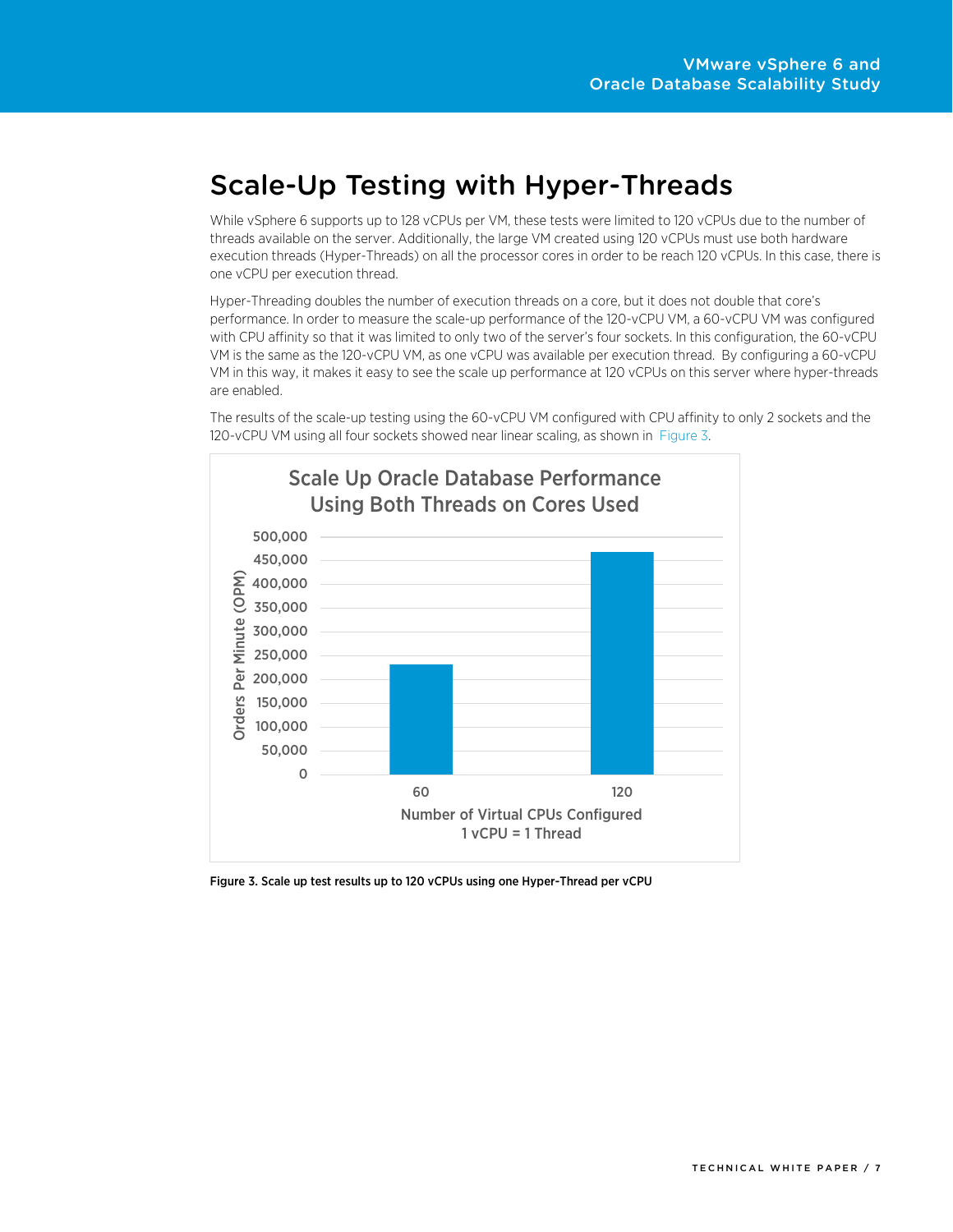#### <span id="page-7-0"></span>Hyper-Threading Performance Tests

As mentioned earlier, while Hyper-Threading does double the number of execution threads per core, it does not double performance. Using the results from these tests it is possible to measure the benefit obtained from Hyper-Threading. The 60-vCPU result from the first test, which is using all 60 cores without Hyper-Threading, is compared with the 120-vCPU result from the second test which uses all 60 cores with the Hyper-Threads in [Figure 4.](#page-7-1) While it is estimated that Hyper-Threading usually provides between a 10 to 30 percent performance increase, the actual amount will depend on the workload. In the case of these tests, with a transactional workload running on Oracle Database, it was found that the benefit from Hyper-Threading was 24 percent.



<span id="page-7-1"></span>Figure 4. Performance benefit from Hyper-Threading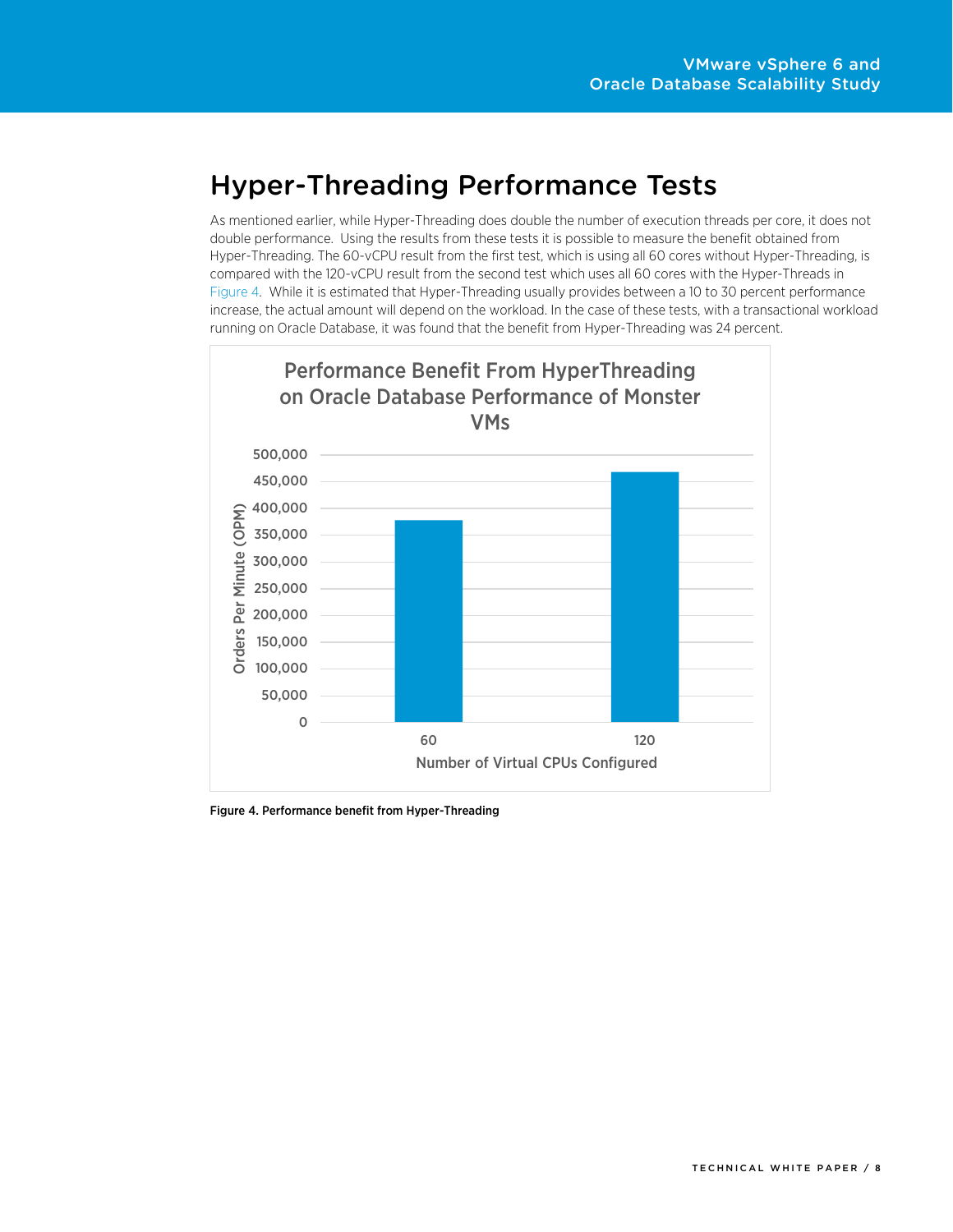## <span id="page-8-0"></span>Complete Performance Test Results

Another way of looking at the results is to view them all from the same baseline. In this case, the baseline is the performance achieved at the smallest size of 15 vCPUs. The linear performance improvements as additional vCPUs are added up to 60 are clear with improvements of 2.0x, 2.9x, and 3.7x as vCPU counts were increased to 30, 45, and 60 vCPUs respectively. The additional performance from Hyper-Threads shows a gain from 60 to 120 vCPUs with an increase from 3.7x to 4.6x. Finally, the pinned 60 vCPUs on 30 physical cores result shows the linear scalability going up to 120 vCPUs, where the increase in performance goes from 2.3x to 4.6x. The complete test results are listed i[n Table 1.](#page-8-3)

| <b>NUMBER OF VCPUS</b>                  | <b>ORDERS PER MINUTE (OPM)</b> | PERFORMANCE IMPROVEMENT FROM 15 VCPUS |
|-----------------------------------------|--------------------------------|---------------------------------------|
| 15 yCPUs                                | 102108                         | 1x - Baseline                         |
| 30 vCPUs                                | 205642                         | 2.0x                                  |
| 45 vCPUs                                | 299933                         | 2.9x                                  |
| 60 vCPUs                                | 378269                         | 3.7x                                  |
| 120 vCPUs                               | 468348                         | 4.6x                                  |
| 60 vCPUs                                | 231917                         | 2.3x                                  |
| (pinned to 30 cores on 2<br>processors) |                                |                                       |

<span id="page-8-3"></span>Table 1. Complete test results

## <span id="page-8-1"></span>Conclusion

The new larger "Monster" VM support in vSphere 6 allows for virtual machines that can support larger workloads than ever before with excellent performance. These tests show that large virtual machines running on vSphere 6 can scale up as needed to meet extreme performance levels.

# <span id="page-8-2"></span>Appendix A

The following [Table 2](#page-9-0) describes the hardware and software used in the test bed.

| <b>VIRTUALIZATION PLATFORM</b>             |                                                      |  |  |  |
|--------------------------------------------|------------------------------------------------------|--|--|--|
| Hypervisor Vendor,<br>Product. Version     | VMware FSXi 6.0                                      |  |  |  |
| <b>SERVER PLATFORM</b>                     |                                                      |  |  |  |
| Server Manufacturer/Model                  | Dell PowerEdge R920                                  |  |  |  |
| Processor Vendor/Model                     | Intel® Xeon® E7-4890 v2                              |  |  |  |
| Processor Speed                            | 2.8 GHz (Intel Turbo Boost Technology up to 3.4 GHz) |  |  |  |
| Total Sockets/Total<br>Cores/Total Threads | 4 Sockets / 60 Cores / 120 Threads                   |  |  |  |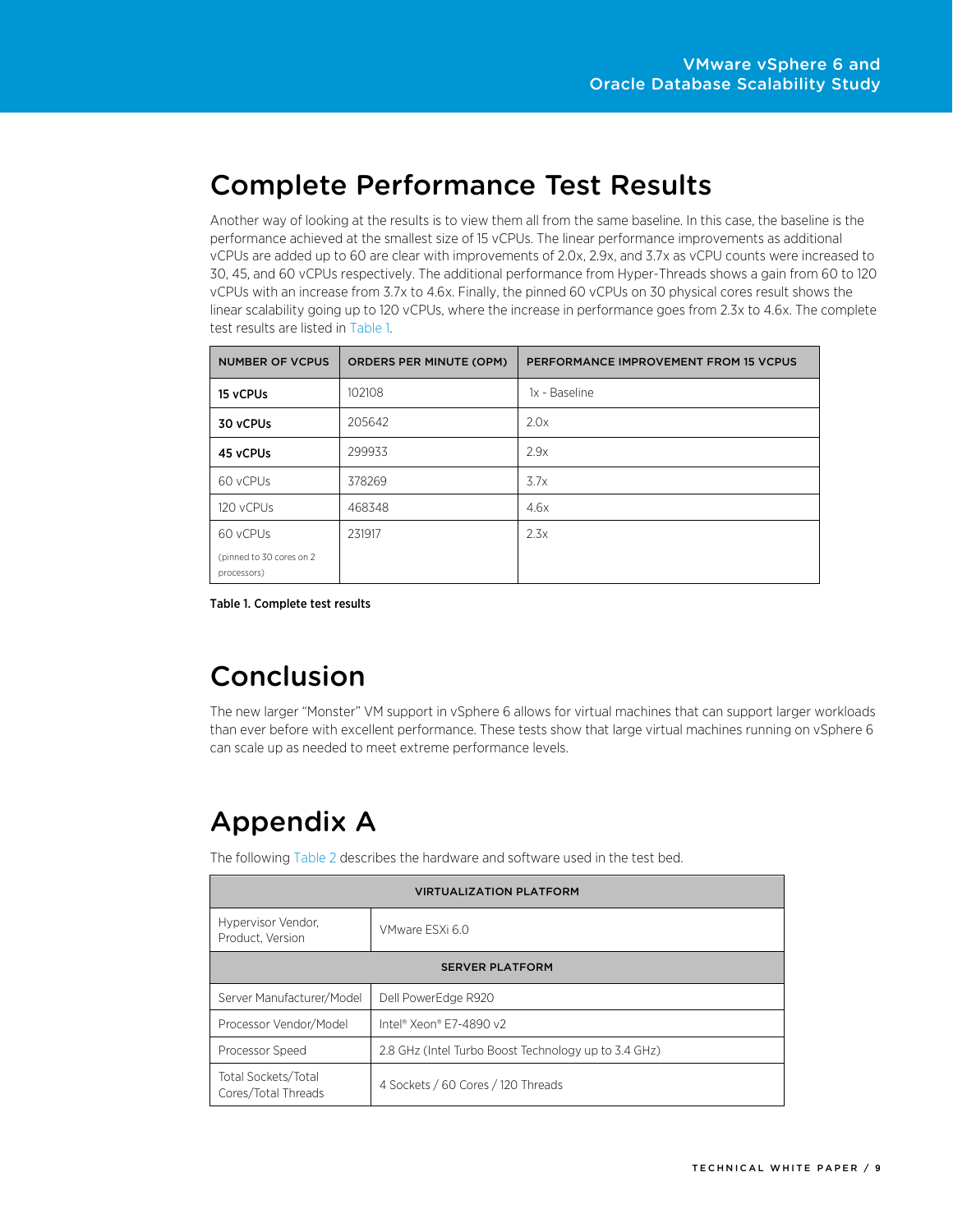| L3 Cache                                           | 37.5MB                                      |  |  |  |
|----------------------------------------------------|---------------------------------------------|--|--|--|
| <b>BIOS Version</b>                                | 1.2.2 05/05/2014                            |  |  |  |
| Memory Size (in GB,<br>Number of DIMMs)            | 1024 GB, 32 x 32 GB                         |  |  |  |
| Memory Type and Speed                              | Quad rank x4 PC3-12800 (LRDIMM-1600)        |  |  |  |
| Disk Subsystem Type                                | FC SAN                                      |  |  |  |
| Number of Disk Controllers                         | 1                                           |  |  |  |
| Disk Controller Vendor and<br>Model                | Dell PowerEdge Raid Controller (PERC) H730P |  |  |  |
| Number of Host Bus<br>Adapters                     | 1 dual-port                                 |  |  |  |
| Host Bus Adapter Vendors<br>and Models             | QLogic 2532 dual port 8Gb Fibre Channel HBA |  |  |  |
| <b>STORAGE</b>                                     |                                             |  |  |  |
| Array Vendor, Model, and<br>Firmware Version       | EMC VNX 5800 (version 05.33.0.5.038)        |  |  |  |
| Array Cache Size                                   | 32GB per SP                                 |  |  |  |
| Total Number of Physical<br>Disks Used             | 100 (70 HDDs, 30 SSDs)                      |  |  |  |
| Total Number of<br>Enclosures/Pods/Shelves<br>Used | $\overline{4}$                              |  |  |  |
| <b>Disks</b>                                       | 30 x SAS SSD<br>70 x SAS HDD                |  |  |  |
| <b>NETWORK</b>                                     |                                             |  |  |  |
| Network Speed                                      | 1Gbps                                       |  |  |  |
| Network Controller<br>Vendors/Models               | 1 x Intel I350 1GbE Quad-Port               |  |  |  |
| <b>DATABASE VM INFORMATION</b>                     |                                             |  |  |  |
| Guest Operating System                             | CentOS 6.5                                  |  |  |  |
| Database Application                               | Oracle Database 12c                         |  |  |  |
| Virtual Processors                                 | 15, 30, 45, 60, 120 vCPUs                   |  |  |  |
| Virtual RAM                                        | 256 GB                                      |  |  |  |
| Virtual SCSI                                       | 4 x PVSCSI                                  |  |  |  |
| Virtual NIC                                        | 1 x VMXNET3                                 |  |  |  |
| Benchmarking Software                              | DVD Store 2.1                               |  |  |  |

<span id="page-9-0"></span>Table 2. Hardware and software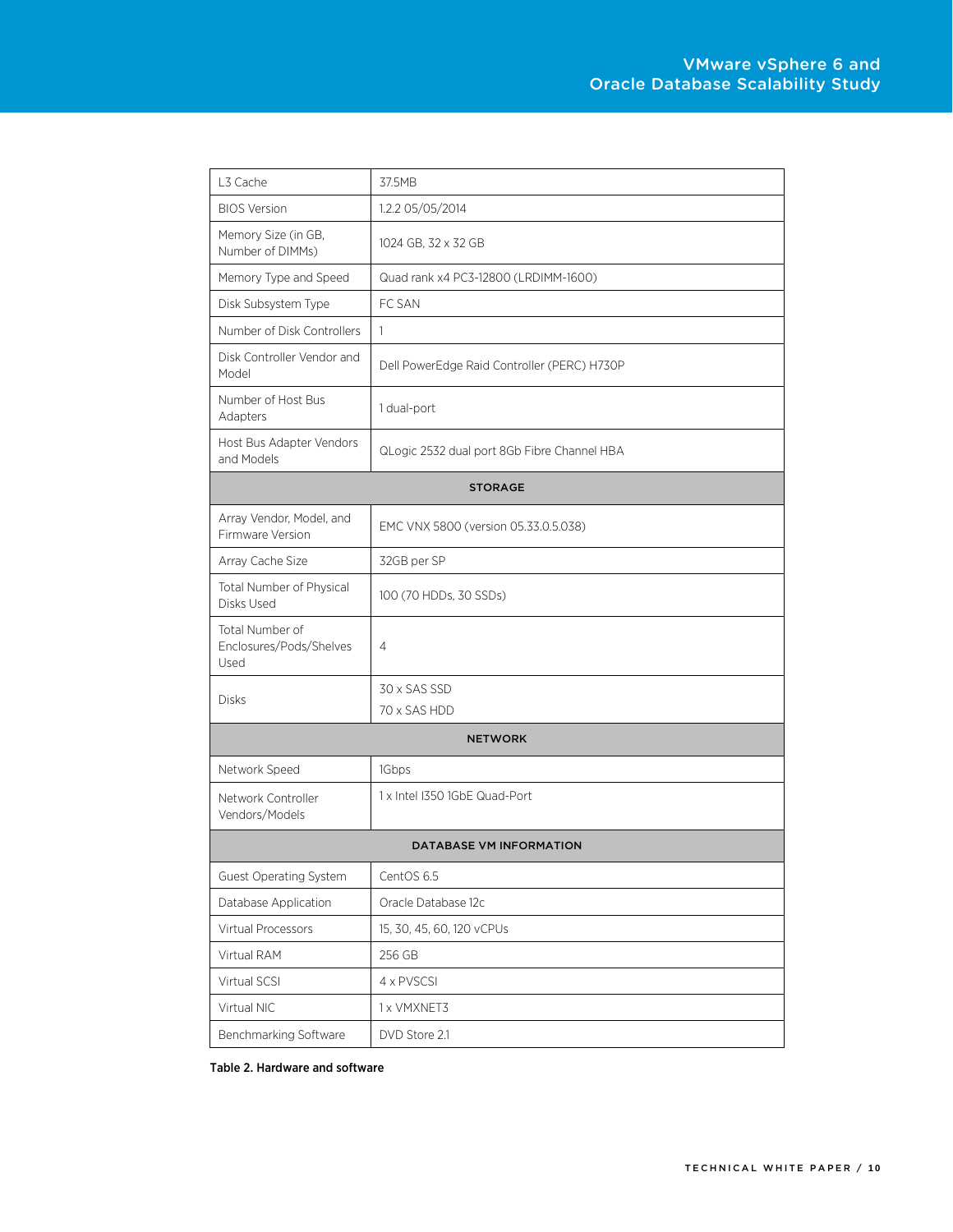# <span id="page-10-0"></span>References

- <span id="page-10-1"></span>[1] Oracle Corporation. (2015, February) Oracle Database Installation Guide. <https://docs.oracle.com/database/121/LADBI/toc.htm>
- <span id="page-10-2"></span>[2] GitHub, Inc. (2015, February) DVD Store Open Source Database Workload. <http://www.github.com/dvdstore>